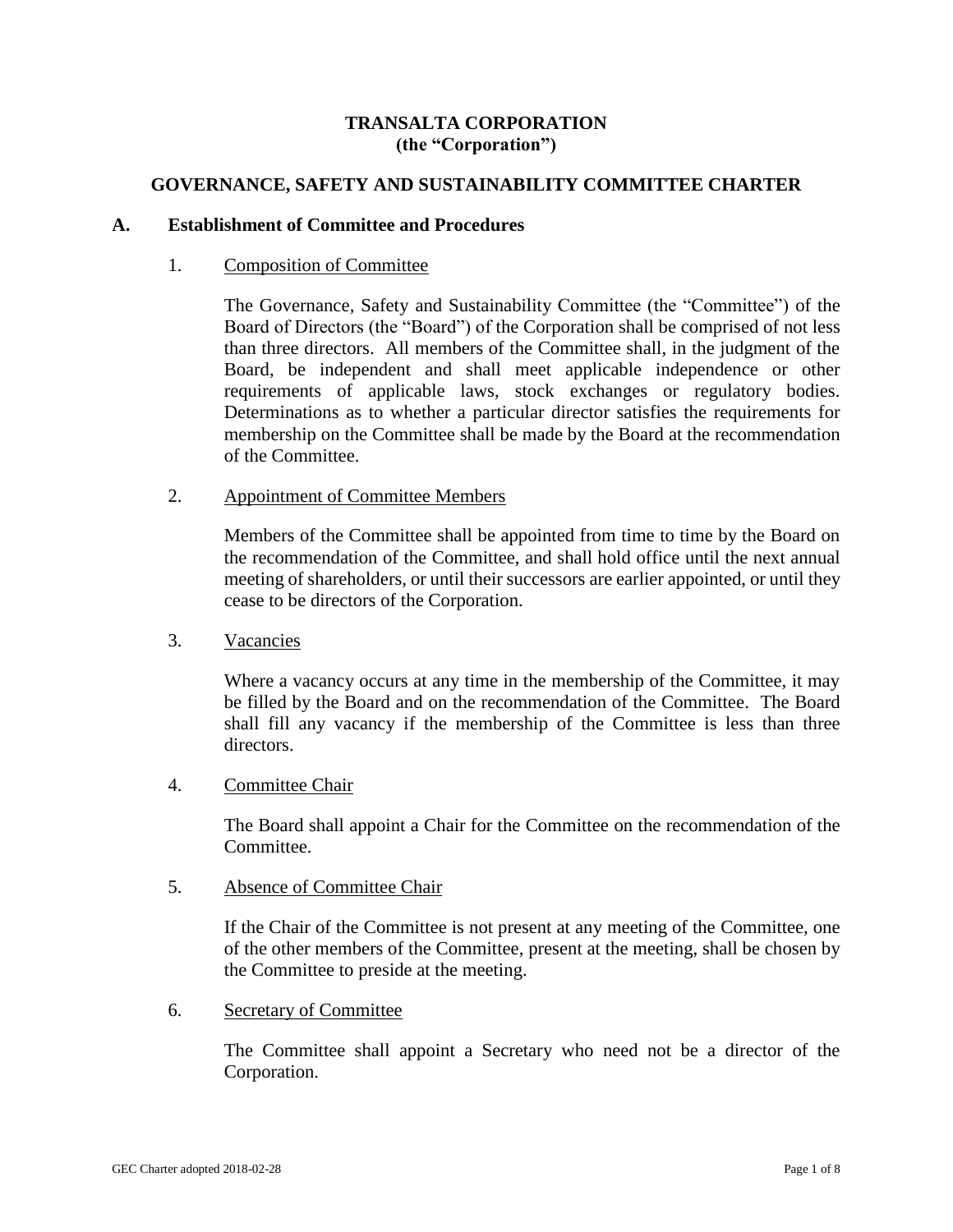# 7. Meetings

The Chair of the Committee may call a regular meeting of the Committee. The Committee shall meet at least quarterly and at such other times during each year as it deems appropriate to fulfill its responsibilities. In addition, the Chair of the Committee or any two members may call a special meeting of the Committee at any time. The Committee shall meet separately in camera (without management) at each regularly scheduled Committee meeting.

# 8. Quorum

A majority of the members of the Committee, present in person or by telephone, or by other telecommunication device that permits all persons participating in the meeting to speak to each other, shall constitute a quorum.

## 9. Notice of Meetings

Notice of the time and place of every meeting shall be given in writing (including by way of written facsimile communication or email) to each member of the Committee at least 48 hours prior to the time fixed for such meeting provided, however, that a member may in any manner waive notice of a meeting. Attendance of a member at a meeting constitutes a waiver of notice of the meeting, except where a member attends for the express purpose of objecting to the transaction of any business on the grounds that the meeting is not lawfully called.

#### 10. Attendance at Meetings

At the invitation of the Chair of the Committee, other Board members, the President and Chief Executive Officer (the "CEO"), other officers or employees of the Corporation or other experts or consultants may attend any meeting of the Committee.

#### 11. Procedure, Records and Reporting

Subject to any statute or the articles and by-laws of the Corporation, the Committee shall fix its own procedures at meetings, keep records of its proceedings and report to the Board, generally not later than the next scheduled meeting of the Board.

## 12. Review of Charter and Evaluation of Committee

The Committee shall evaluate its performance and review and assess the adequacy of its Charter at least annually or otherwise, as it deems appropriate, and propose changes to the Board for approval.

#### 13. Outside Experts and Advisors

The Committee Chair, on behalf of the Committee, or any of its members is authorized, at the expense of the Corporation, when deemed necessary or desirable,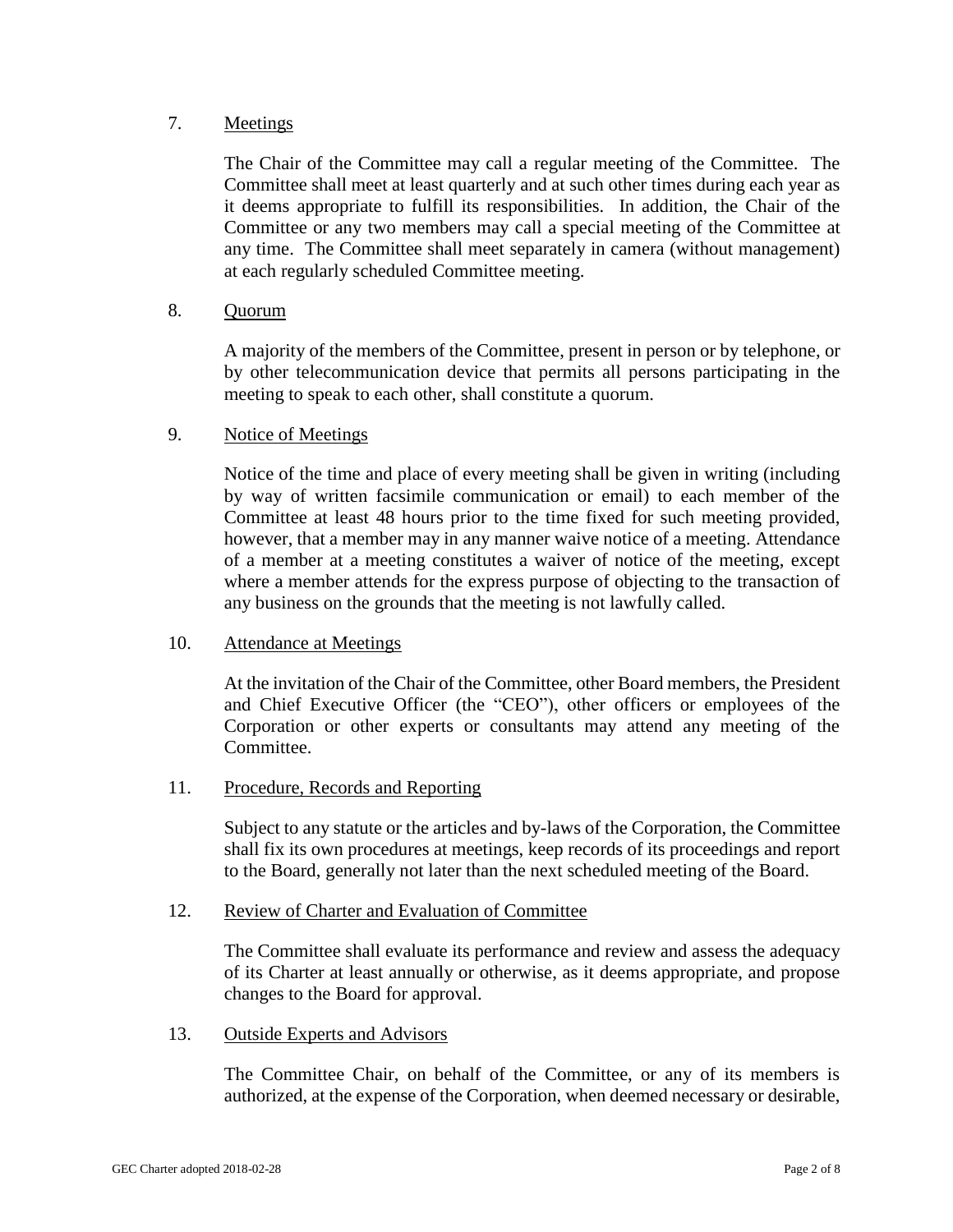to retain independent counsel, outside experts and other advisors to advise the Committee independently on any matter. The retention of such counsel, expert or advisor in no way requires the Committee to act in accordance with the recommendations of such counsel, expert or advisor.

### **B. Duties and Responsibilities of the Chair**

The fundamental responsibility of the Chair of the Committee is to effectively manage the duties of the Committee.

The Chair is responsible for:

- 1. Chairing meetings of the Committee and ensuring that the Committee is properly organized so that it functions effectively and meets its obligations and responsibilities.
- 2. Establishing the frequency of Committee meetings, duly convening the same and confirming that a quorum is present when required.
- 3. Working with the CEO and the Corporate Secretary or Assistant Corporate Secretary, as applicable, on the development of agendas and ensuring that materials for effective decision making are provided to the Committee.
- 4. Providing leadership to the Committee and assisting the Committee in ensuring the proper and timely discharge of its responsibilities.
- 5. Lead the Committee in overseeing management's formulation and implementation of the policies, standards and practices with respect to health, safety and environment.
- 6. Lead the Committee in overseeing the preparation of the Corporation's public disclosure relating to its policies, standards and practices with respect to health, safety and environment, and generally relating to compliance with health, safety and environmental related legal and regulatory requirements.
- 7. Reporting to the Board on the recommendations and decisions of the Committee.

# **C. Mandate of the Committee**

The Committee is responsible for developing and recommending to the Board a set of corporate governance principles applicable to the Corporation and to monitor compliance therewith. The Committee is also responsible for the identification and recommendation of individuals to the Board for nomination as members of the Board and its committees.

In addition, the Committee assists the Board in fulfilling its oversight responsibilities with respect to: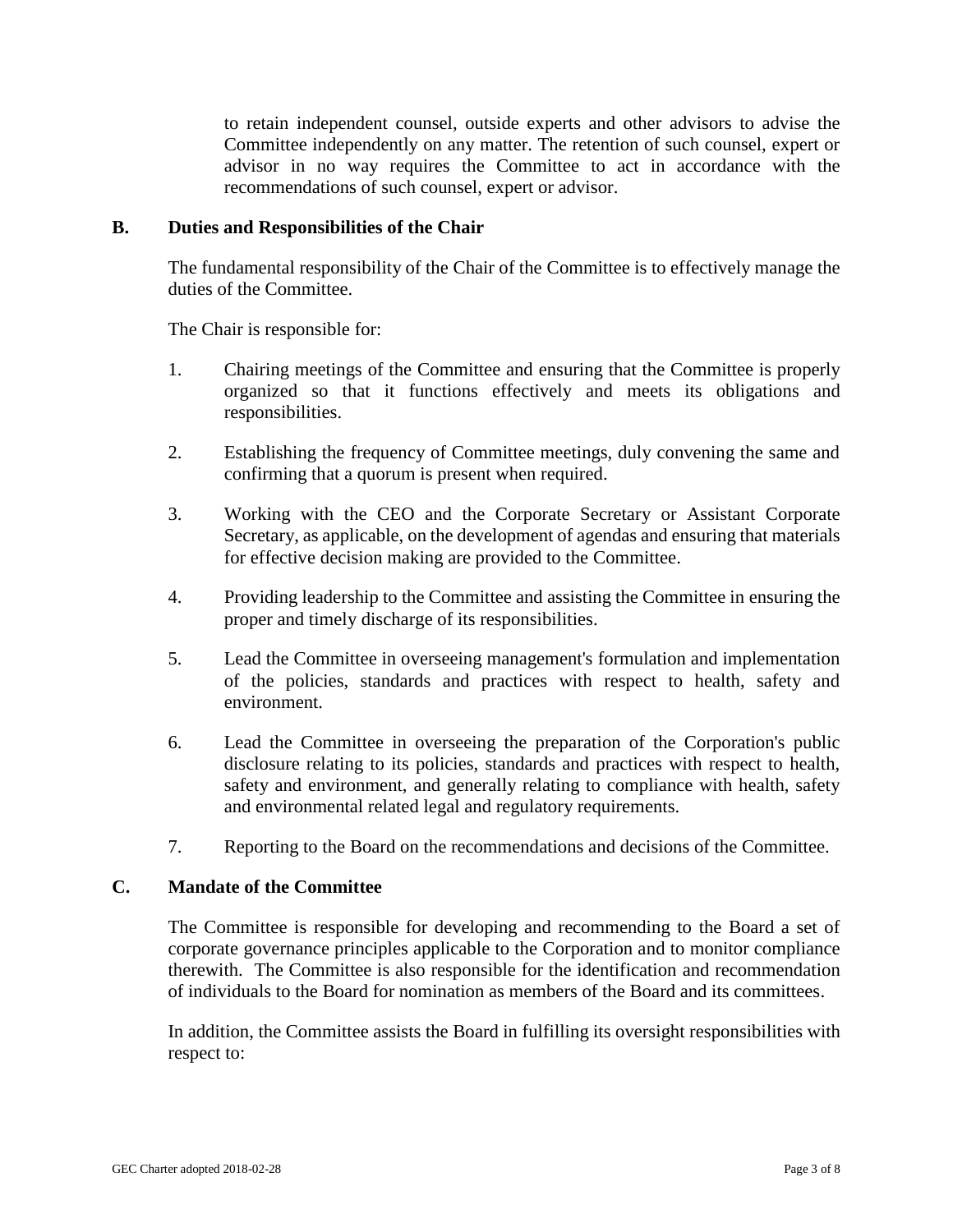- 1. the monitoring of environmental, health and safety regulations and public policy changes;
- 2. the establishment and adherence to environmental, health and safety practices, procedures and policies;
- 3. the development of strategies, policies and practices to create value consistent with the long-term preservation and enhancement of shareholder value and social wellbeing, including human rights, working conditions and responsible sourcing; and
- 4. monitoring and assessing climate change risks and compliance with associated legislation and public reporting.

# **D. Duties and Responsibilities of the Committee**

1. *Governance Matters*

The Committee shall:

- (a) review, from time to time, the size, composition and profile of the Board taking into account succession planning, geographical representation, disciplines, professional experience, strategy, and direction of the Corporation and other matters it considers appropriate and which may affect the dynamics of the boardroom, and recommend to the Board any changes to the size, composition or profile of the Board as determined appropriate by the Committee;
- (b) annually review and propose to the Board for approval, criteria for selecting new directors, after considering the competencies and skills the Board possesses, as a whole, the competencies and skills of each director, and the needs of the Corporation going forward, including its strategic direction and determine from this review the competencies and skills that each new nominee should bring to the Board;
- (c) in selecting candidates for the Board, the Committee shall consider individuals from diverse backgrounds, having regard to gender, ethnicity, age, business experience, professional expertise, personal skills, stakeholder perspectives and geographic background. These factors will be considered based on the direction of the Corporation and with the goal of creating a diverse board that together can provide insight, oversight and foresight to benefit the Corporation;
- (d) annually prepare and circulate a questionnaire which identifies the skills, education and experience of each current director and those factors needed to promote diversity and to lead the strategic direction of the Corporation;
- (e) review annually the qualifications of person(s) proposed for election to the Board;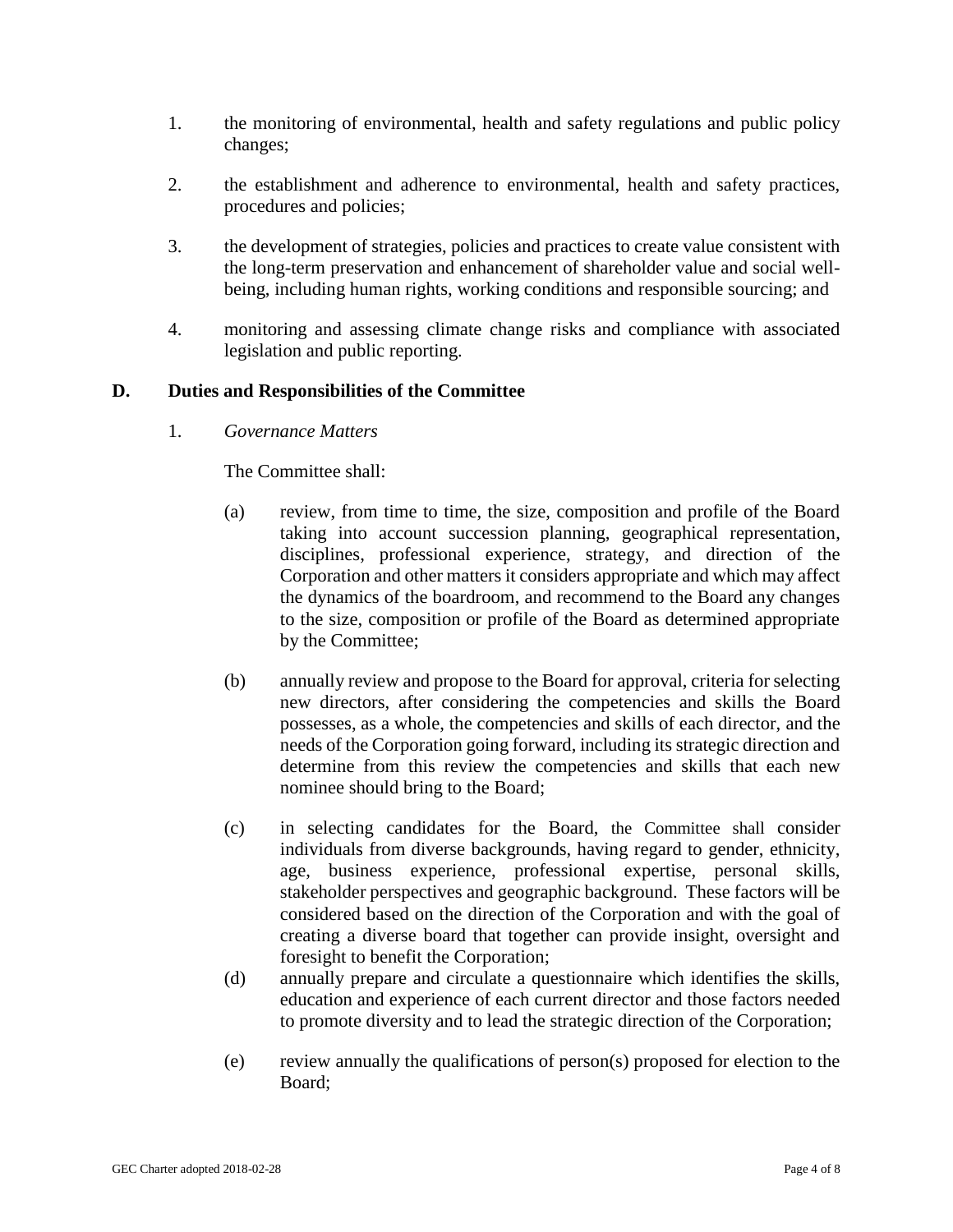- (f) maintain a list of potential nominee candidates for Board membership;
- (g) make recommendations relative to the composition of each standing committee of the Board, including recommending the chair of each such committee;
- (h) review all changes to the charters of the standing committees of the Board and recommend changes for approval by the Board;
- (i) review annually the retirement schedule for directors including the Corporation's retirement policy taking into consideration the succession needs of the Board;
- (j) review annually the gender diversity policy of the Board and senior executives, including targets where applicable, and taking into consideration the succession needs of the Board and senior management;
- (k) review and recommend annually to the Board the compensation for the Chair of the Board, Chair of Committees and directors, including sharebased compensation;
- (l) review annually the independence of the directors and report to the Board on its assessment, which shall include reviewing declarations received from each director identifying all executive and Board positions held by such director and whether any relationship exists with the Corporation or any of its subsidiaries or affiliates;
- (m) establish, as required, a succession plan for the Chair of the Board including the identification of potential candidates and, when appropriate, recommend to the Board the appointment of the next Chair of the Board. In the event that the Chair of the Board position becomes suddenly vacant, the Chair of the Committee will be appointed Acting Chair until a permanent Chair is determined;
- (n) review the Chair of the Board's performance annually and review with the Chair the findings of such evaluation/review;
- (o) prior to the expiry of the Chair's first term, and following the Committee's evaluation of the Chair's performance and willingness to serve a second term, and considering other matters, recommend to the Board either the renewal of the Chair's mandate for a second term or a process for selection of another nominee;
- (p) conduct an annual review of the functions of each Committee of the Board, their respective chairs and the Board's directors;
- (q) review, at least annually, the performance and roles and responsibilities of the Chair of the Board and at the request of the Human Resources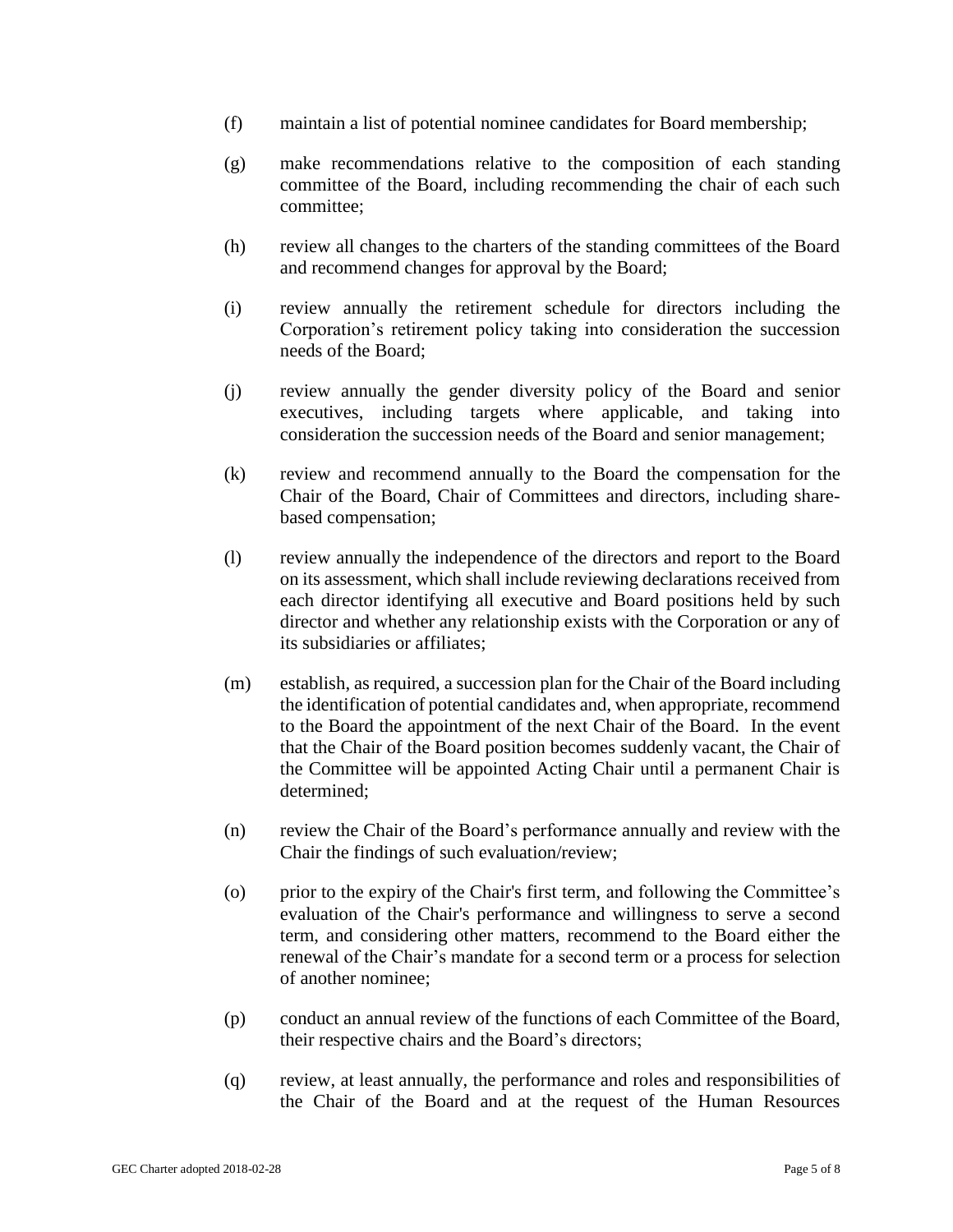Committee, provide input with respect to the role and responsibility of the CEO;

- (r) recommend and bring forward to the Board from time to time, a list of corporate governance issues for review, discussion or action by the Board or a committee thereof;
- (s) assess at least annually, the availability, relevance and timeliness of information required by the Board including the orientation and education programs for new Board and Committee members;
- (t) review and recommend to the Board for approval all public disclosure documents relating to the election of directors, including the directors' compensation disclosure, corporate governance disclosure and the Committee's report to shareholders to be included in the Corporation's annual Management Proxy Circular;
- (u) develop and recommend to the Board a set of corporate governance principles, which include a delineation of the responsibilities of the Board, those of management and the employees of the Corporation;
- (v) annually review the governance practices of major subsidiaries of the Corporation including directorships;
- (w) review and approve requests for outside directorships of senior officers including the CEO;
- (x) review annually the report of outside directorships for the Corporation's officers;
- (y) review at least annually the Corporate Code of Conduct and related policies and practices and approve changes as necessary. Inquire of the internal and external auditors as to any instances of deviation from the Corporate Code of Conduct which have come to their attention and the action taken as a result of same;
- (z) review annually the Directors and Officers Insurance coverage and amount of at risk liability;
- (aa) review annually the Corporation's sponsorship, donations and political contributions, taking into consideration the Corporation's policy and reporting to the Board thereon; and
- (bb) review annually the security practices of the Corporation including the security status of the Corporation's facilities, regulatory compliance requirements, potential vulnerabilities, incident statistics, and upcoming security projects and implementation programs.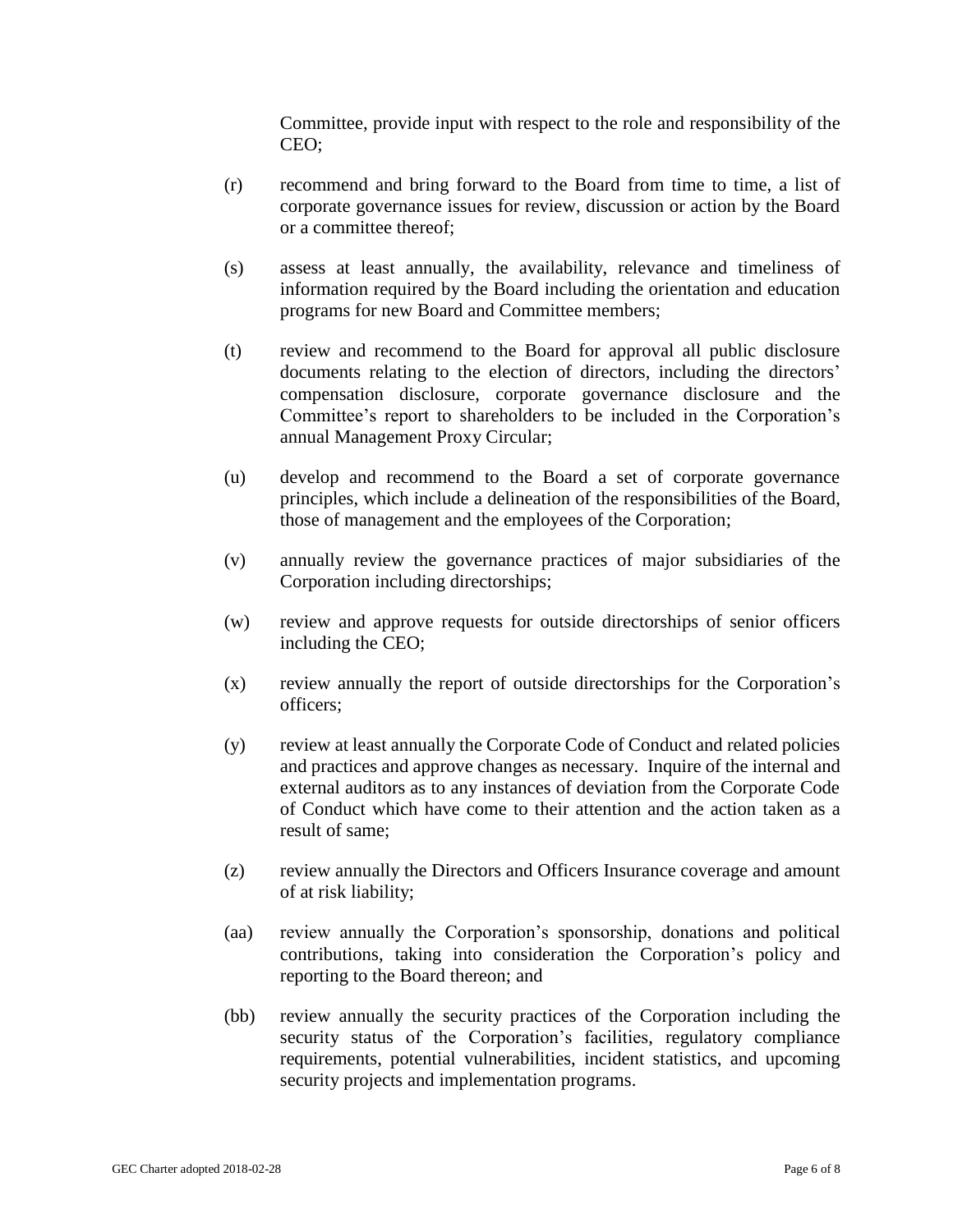## 2. *Health and Safety Matters*

The Committee shall:

- (a) annually review and evaluate with management the existing health and safety practices policies and procedures of the Corporation and its subsidiaries for compliance with applicable laws, conformity with industry standards, and prevention or mitigation of losses;
- (b) annually review with management the environment, health and safety policies of the Corporation and its subsidiaries, to benchmark such policies against industry standards and best practices;
- (c) consider whether the Corporation's policies and practices relating to health and safety matters are being effectively implemented, including policies and practices to prevent loss or injury to the Corporation's employees and its assets, and report to the Board annually;
- (d) as required, review the effectiveness of the response by the Corporation or its subsidiaries, as the case may be, to health and safety issues, including the compliance with statutory and regulatory requirements;
- (e) review annually the Corporation's safety results against industry standards and peers;
- (f) review and consider any reports and recommendations issued by the Corporation and its subsidiaries, or by an external party, relating to material health and safety issues, together with management's response thereto; and
- (g) receive a report annually from Management on the status of the Corporation's emergency response and business continuity planning.

# 3. *Environmental and Sustainability Matters*

The Committee shall:

- (a) at least annually, review guidelines and practices relating to environmental protection, including the mitigation of pollution and climate change;
- (b) consider whether the Corporation's policies and practices relating to the environment are being effectively implemented, and discuss and advise regarding the development of policies and practices regarding climate change, greenhouse gas and other pollutants;
- (c) as required, review with management public policy proposals, laws or regulations relating to environment, health and safety and discuss with management the potential impact and application of such policies on the Corporation, including reputational and financial risks;